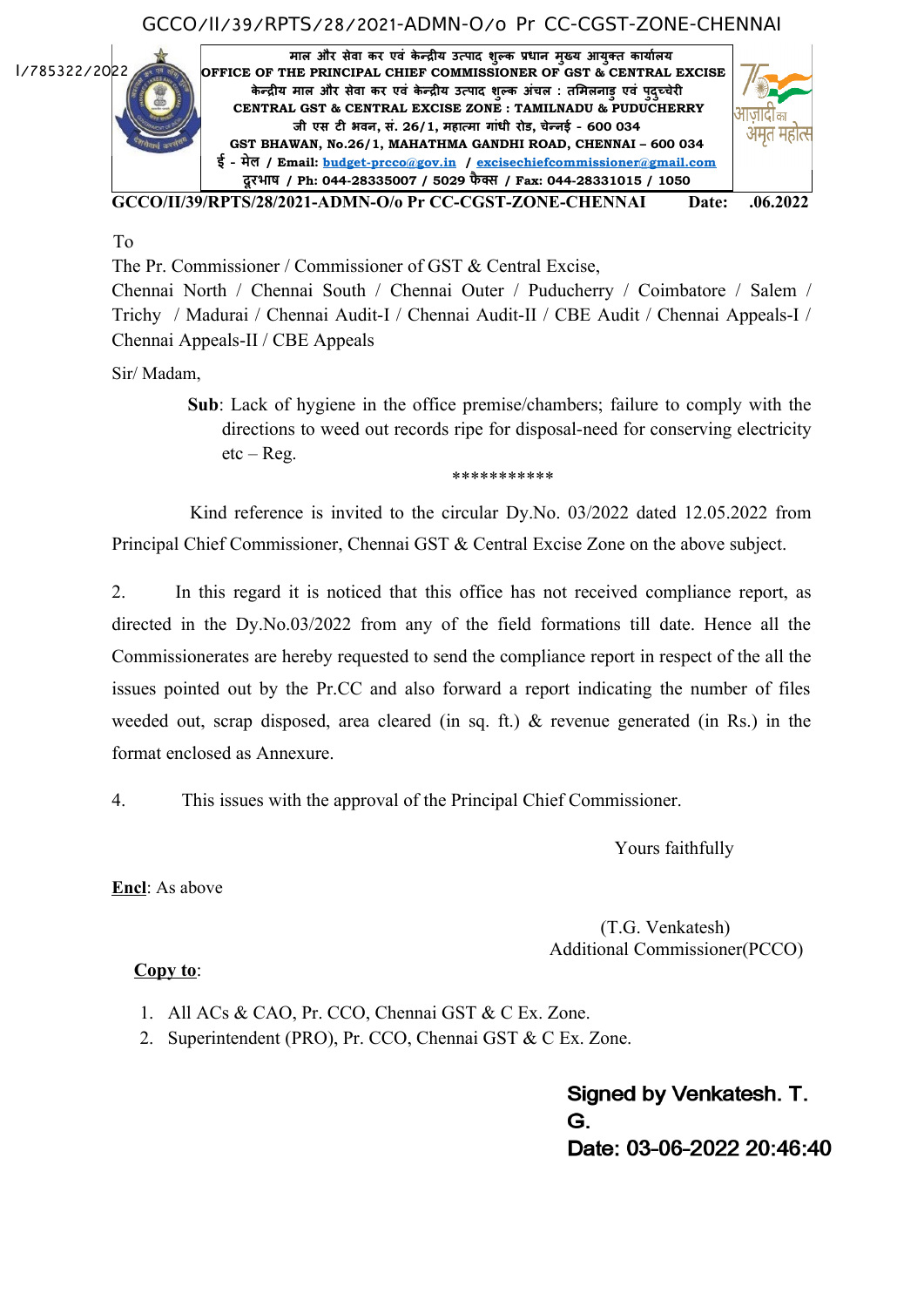## **ANNEXURE**

 $\overline{a}$ 

| <b>Section</b> | Total no. of<br>files reviewed | Total no.<br>of files<br>weeded out | Total no. of<br>files retained | Revenue<br>generated<br>from<br>disposal (in<br>Rs. | <b>Space</b><br>freed<br>(in Sq.<br>ft.) |
|----------------|--------------------------------|-------------------------------------|--------------------------------|-----------------------------------------------------|------------------------------------------|
|                |                                |                                     |                                |                                                     |                                          |

# **Waste Disposal:**

| Item         | Disposal (in kgs.) | <b>Revenue Generated</b><br>(in Rs.), if any. | Space freed (in<br>Sq. ft. |
|--------------|--------------------|-----------------------------------------------|----------------------------|
| e-waste      |                    |                                               |                            |
| Other waste/ |                    |                                               |                            |
| Scrap        |                    |                                               |                            |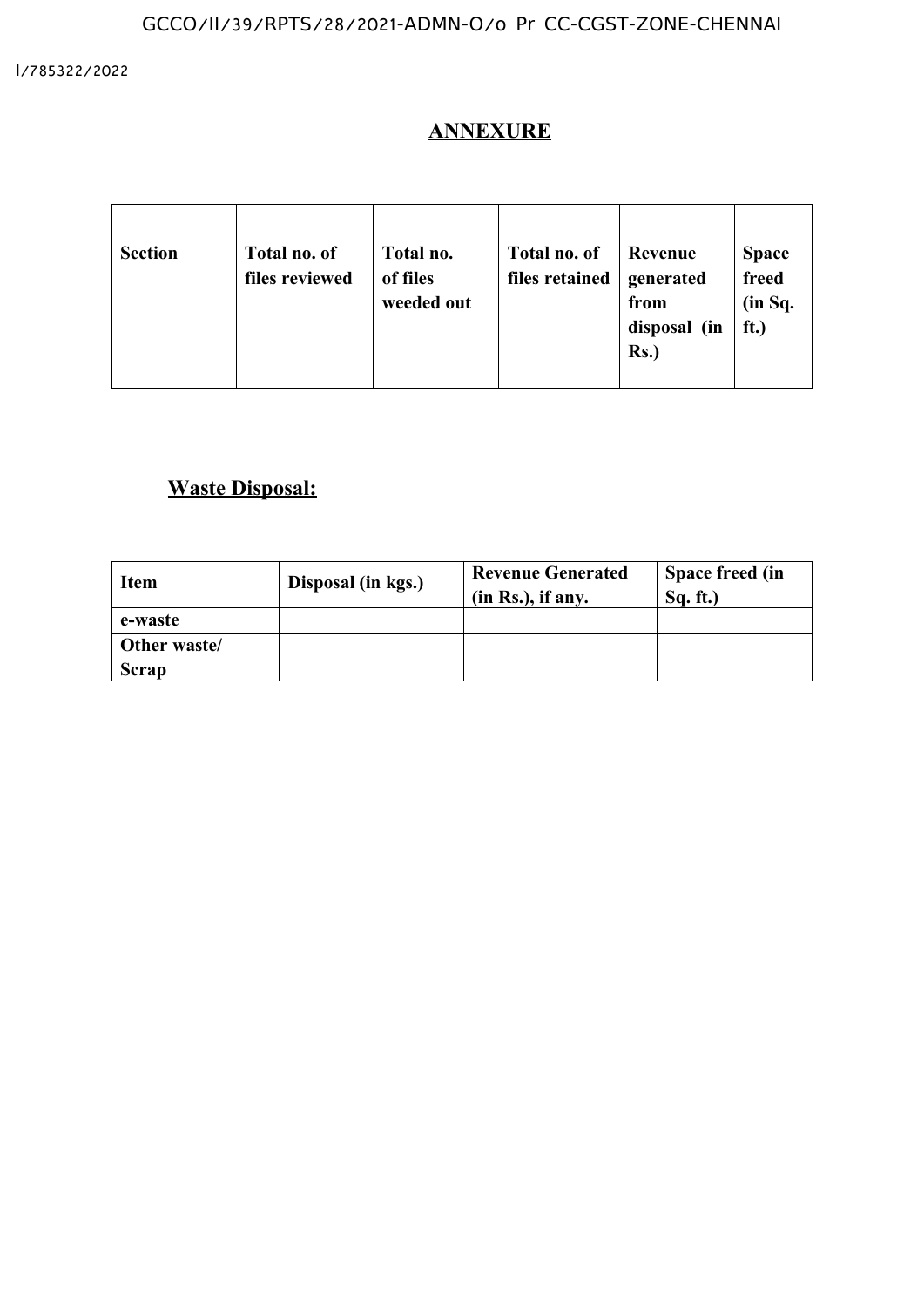

**माल और सेवा कर एवं के न्द्रीय उत्पाद शुल्क प्रधान मुख्य आयुक्त कायाालय OFFICE OF THE PRINCIPAL CHIEF COMMISSIONER OF GST & CENTRAL EXCISE के न्द्रीय माल और सेवा कर एवं के न्द्रीय उत्पाद शुल्क अंचल : तममलनाडु एवं पुदुच्चेरी CENTRAL GST & CENTRAL EXCISE ZONE : TAMILNADU & PUDUCHERRY जी एस टी भवन, सं. 26/1, महात्मा गांधी रोड, चेन्नई – 600 034 GST BHAWAN, No.26/1, MAHATHMA GANDHI ROAD, CHENNAI – 600 034 ई – मेल / Email: [ccu-cexchn@nic.in](mailto:ccu-cexchn@nic.in) दूरभाष / Ph: 044-2833 3030 फै क्स / Fax: 044-2833 1015**



Date: **12.05.2022**

#### **Dy.No. 03/2022**

Sub: Lack of hygiene in the office premise/chambers; failure to comply with the directions to weed out records ripe for disposal-need for conserving electricity etc.– Reg.

\* \* \* \*

During the general visit to the office premises and the chambers of the officers in GST Bhavan Chennai, the following gross irregularities were noticed:

- i. Some parts of the office premises/corridors and most of the office chambers were very unhygienic with dust/garbage;
- ii. Office equipment like Photostat machines, computers, printers, intercom, air-conditioners, ceiling/pedestal fans etc. were found to contain lot of dust and it is apparent that they were not being cleaned on a regular basis and the maintenance is poor;
- iii. A test check of the records in several sections apparently indicated that there was a gross failure in complying with the directions of the Board for weeding out of records which are ripe for disposal. It is also apparent that no attempt was made to digitise the records.
- iv. In certain sections files opened one or two decades are still being continued to be handled with papers of the current year and reason for non-disposal was claimed to be that the file is being used for current correspondences, which is factually illogical and unmindful. This is also an indication that many file are not being processed on e-Office, which is yet another gross irregularity.
- v. It was also seen that air-conditioners, ceiling fans, pedestal fans, lights etc., were switched on, at their full capacity, in almost every chamber of the officers who were yet to arrive at the office (*beyond the prescribed time, which is an indication of lack of punctuality and is yet another irregularity*) which is apparently criminal waste of electricity, leading to avoidable expenditure.
- vi. The Biometric Attendance Systems (BAS) were found to contain dust and were not working; and on enquiry it was informed that there was failure of the internet.
- 2. In view of the above gross irregularities, the following instructions are issued for strict adherence:
	- i. A Swachchta Drive shall be launched during 13.05.2022 to 31.05.2022 to ensure that the office premises (all chambers, tables, equipment, fans, files etc. as well as the corridors and toilets) are properly cleaned besides removing dust so that proper cleanliness and hygiene is ensured.
	- ii. The work of the contract workers deployed for such cleaning should be supervised by the officers occupying the respective chambers/tables to ensure that the hygiene is maintained on regular basis.
	- iii. The furniture accumulated with dust/dirt shall be subjected to thorough cleaning by suitable method, like shampoo cleaning etc., on one time basis and thereafter the dusting should be carried on by the contract workers, on regular basis.
	- Page **1** of **2** iv. The cleaning/dusting of the equipment like computers, printers, photostat machines shall be properly supervised by the concerned officers so as to ensure that they are not damaged while